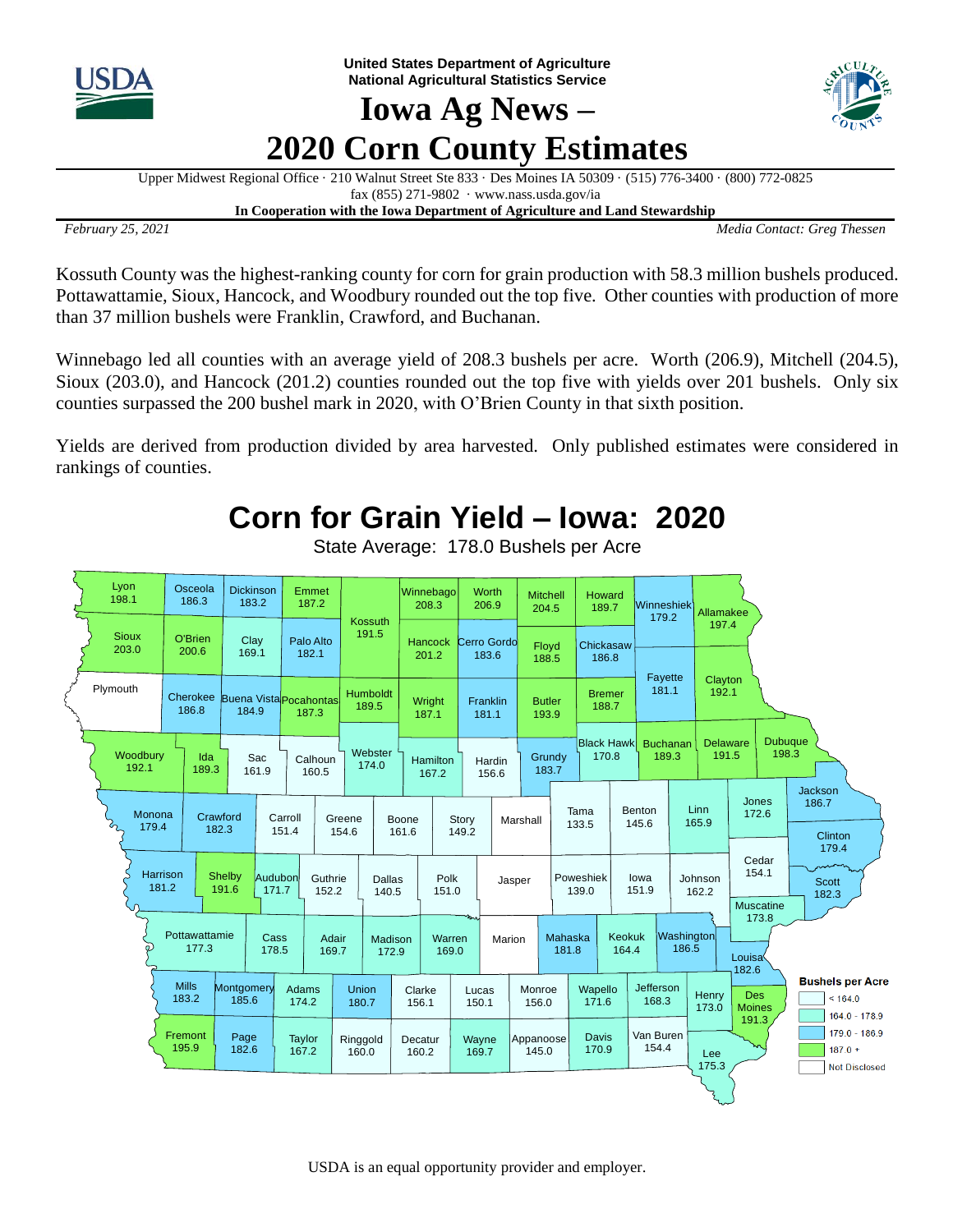## **Corn, Area Planted For All Purposes, Area Harvested for Grain, Yield and Production – Iowa by County: 2019-2020**

| County<br>by            | Area planted<br>for all purposes |                    | Area harvested<br>for grain |                    | Yield                 |                       | Production               |                          |
|-------------------------|----------------------------------|--------------------|-----------------------------|--------------------|-----------------------|-----------------------|--------------------------|--------------------------|
| district                | 2019                             | 2020               | 2019                        | 2020               | 2019                  | 2020                  | 2019                     | 2020                     |
|                         | (acres)                          | (acres)            | (acres)                     | (acres)            | (bushels<br>per acre) | (bushels<br>per acre) | (bushels)                | (bushels)                |
| <b>Northwest</b>        |                                  |                    |                             |                    |                       |                       |                          |                          |
| Buena Vista             | 170,500                          | 167,500            | 167,900                     | 164,900            | 190.8                 | 184.9                 | 32,043,000               | 30.490.000               |
| Cherokee<br>Clay        | 153,000<br>151,000               | 151,500<br>153,500 | 150,400<br>136,600          | 145,900<br>136,100 | 208.9<br>185.5        | 186.8<br>169.1        | 31,424,000<br>25,344,000 | 27,254,000<br>23,015,000 |
| Dickinson               | 94,000                           | 97,800             | 91,700                      | 94,900             | 170.0                 | 183.2                 | 15,590,000               | 17,386,000               |
| Emmet                   |                                  | 116,000            |                             | 113,700            |                       | 187.2                 |                          | 21,285,000               |
| Lyon                    | 189,000                          | 191,000            | 164,200                     | 160,100            | 186.6                 | 198.1                 | 30,632,000               | 31,716,000               |
| O'Brien                 | 178,000                          | 178,000            | 146,100                     | 168,400            | 204.9                 | 200.6                 | 29,936,000               | 33,781,000               |
| Osceola                 | 121,000                          | 125,000            | 117,300                     | 122,700            | 182.5                 | 186.3                 | 21,403,000               | 22,859,000               |
| Palo Alto<br>Plymouth   | 163,000<br>236,500               | 175,000            | 158,300<br>231,000          | 171,700            | 198.3<br>217.8        | 182.1                 | 31,397,000<br>50,320,000 | 31,267,000               |
| Pocahontas              |                                  | 181,500            |                             | 179,000            |                       | 187.3                 |                          | 33,527,000               |
| Sioux                   | 265,000                          | 263,000            | 200,000                     | 208,500            | 192.2                 | 203.0                 | 38,430,000               | 42,326,000               |
| <b>North Central</b>    |                                  |                    |                             |                    |                       |                       |                          |                          |
| Butler                  | 172,000                          | 176,500            | 169,700                     | 173,400            | 209.5                 | 193.9                 | 35,555,000               | 33,622,000               |
| Cerro Gordo             | 173,000                          | 176,000            | 169,300                     | 173,600            | 191.8                 | 183.6                 | 32,467,000               | 31,873,000               |
| Floyd<br>Franklin       | 144,000<br>207,500               | 146,500<br>213,000 | 137,900<br>205,000          | 143,200<br>208,000 | 202.9<br>202.7        | 188.5<br>181.1        | 27,983,000<br>41,559,000 | 26,993,000<br>37,669,000 |
| Hancock                 | 198,000                          | 197,000            | 195,400                     | 195.000            | 193.3                 | 201.2                 | 37,779,000               | 39,234,000               |
| Humboldt                | 137,000                          | 143,000            | 134,200                     | 140,700            | 198.7                 | 189.5                 | 26,668,000               | 26,663,000               |
| Kossuth                 | 315,000                          | 307,500            | 310,000                     | 304,500            | 198.7                 | 191.5                 | 61,593,000               | 58,306,000               |
| Mitchell                | 155,000                          | 153,500            | 149,700                     | 148,000            | 194.5                 | 204.5                 | 29,116,000               | 30,266,000               |
| Winnebago               | 123,000                          | 122,500            | 121.200                     | 120,200            | 198.8                 | 208.3                 | 24,097,000               | 25,038,000               |
| Worth<br>Wright         | 112,000<br>185,500               | 116,000<br>187,000 | 110,600<br>185,000          | 113,700<br>185,100 | 196.5<br>197.0        | 206.9<br>187.1        | 21,732,000<br>36,446,000 | 23,525,000<br>34,632,000 |
|                         |                                  |                    |                             |                    |                       |                       |                          |                          |
| <b>Northeast</b>        |                                  |                    |                             |                    |                       |                       |                          |                          |
| Allamakee<br>Black Hawk | 97,500<br>147,000                | 96,000<br>150,000  | 83,200<br>145,100           | 87,600<br>147,100  | 187.2<br>205.1        | 197.4<br>170.8        | 15,573,000<br>29,762,000 | 17,292,000<br>25,125,000 |
| Bremer                  | 127,500                          | 128,000            | 125,400                     | 123,400            | 212.5                 | 188.7                 | 26,642,000               | 23,286,000               |
| Buchanan                | 195,000                          | 200,000            | 190,300                     | 196,300            | 218.9                 | 189.3                 | 41,655,000               | 37,160,000               |
| Chickasaw               | 151,500                          | 153,500            | 144,000                     | 145,000            | 212.1                 | 186.8                 | 30,547,000               | 27,086,000               |
| Clayton                 | 153,500                          | 150,000            | 143,200                     | 142,700            | 197.5                 | 192.1                 | 28,279,000               | 27,413,000               |
| Delaware                | 201,000                          | 200,000            | 193,200                     | 188,300            | 204.6                 | 191.5                 | 39,520,000               | 36,059,000               |
| Dubuque<br>Fayette      | 151,000<br>202,000               | 152,500<br>197,500 | 141,300<br>198,300          | 135,100<br>189,400 | 216.4<br>200.5        | 198.3<br>181.1        | 30,573,000<br>39,763,000 | 26,790,000<br>34,300,000 |
| Howard                  | 134,000                          | 134,500            | 128,200                     | 122,100            | 194.2                 | 189.7                 | 24,893,000               | 23,162,000               |
| Winneshiek              | 173,000                          | 167,500            | 157,800                     | 143,500            | 200.4                 | 179.2                 | 31,626,000               | 25,715,000               |
| <b>West Central</b>     |                                  |                    |                             |                    |                       |                       |                          |                          |
| Audubon                 | 109,500                          | 112,000            | 108,200                     | 109,100            | 216.0                 | 171.7                 | 23,370,000               | 18,732,000               |
| Calhoun                 | 180,000                          | 182,000            | 177,300                     | 178,100            | 198.8<br>219.7        | 160.5                 | 35,248,000<br>40,100,000 | 28,585,000               |
| Carroll<br>Crawford     | 185,000<br>208,000               | 189,000<br>211,000 | 182,500<br>204,500          | 178,800<br>206,500 | 234.7                 | 151.4<br>182.3        | 47,992,000               | 27,070,000<br>37,645,000 |
| Greene                  | 176,500                          | 171,500            | 174,900                     | 155,100            | 201.4                 | 154.6                 | 35,220,000               | 23,978,000               |
| Guthrie                 | 113,000                          | 110,500            | 111,100                     | 104,300            | 196.7                 | 152.2                 | 21,849,000               | 15,871,000               |
| Harrison                |                                  | 186,500            |                             | 183,500            |                       | 181.2                 |                          | 33,250,000               |
| Ida                     |                                  | 127,500            |                             | 117,400            |                       | 189.3                 |                          | 22,224,000               |
| Monona<br>Sac           | 174,500<br>175,000               | 174,500<br>167,500 | 172,400<br>168,500          | 171,700<br>156,100 | 203.9<br>220.6        | 179.4<br>161.9        | 35,148,000<br>37,175,000 | 30,803,000<br>25,273,000 |
| Shelby                  | 174,000                          | 175,000            | 171,800                     | 169,800            | 217.3                 | 191.6                 | 37,336,000               | 32,534,000               |
| Woodbury                | 211,000                          | 208,500            | 201,500                     | 197,800            | 218.2                 | 192.1                 | 43,961,000               | 37,997,000               |
| Central                 |                                  |                    |                             |                    |                       |                       |                          |                          |
| Boone                   | 163,500                          | 162,500            | 161,700                     | 141,300            | 194.8                 | 161.6                 | 31,498,000               | 22,834,000               |
| Dallas<br>Grundy        | 131,000<br>167,500               | 135,000<br>164,500 | 129,200<br>166,000          | 124,600<br>154,500 | 195.0<br>209.8        | 140.5<br>183.7        | 25,195,000<br>34,825,000 | 17,508,000<br>28,382,000 |
| Hamilton                | 195,500                          | 200,500            | 194,000                     | 196,500            | 198.2                 | 167.2                 | 38,454,000               | 32,855,000               |
| Hardin                  | 197,000                          | 195,500            | 195,200                     | 180,700            | 200.2                 | 156.6                 | 39,081,000               | 28,298,000               |
| Jasper                  | 181,000                          |                    | 179,400                     |                    | 209.3                 |                       | 37,550,000               |                          |
| Marshall                | 156,500                          |                    | 149,000                     |                    | 221.9                 |                       | 33,070,000               |                          |
| Polk                    | 79,000                           | 76,400             | 77,900                      | 71,300             | 196.7                 | 151.0                 | 15,320,000               | 10,766,000               |
| Poweshiek<br>Story      | 154,500<br>170,000               | 150,000<br>167,000 | 152,100<br>168,000          | 141,600<br>152,200 | 200.3<br>189.3        | 139.0<br>149.2        | 30,467,000<br>31,801,000 | 19,682,000<br>22,708,000 |
| Tama                    | 176,000                          | 175,500            | 174,000                     | 148,200            | 204.8                 | 133.5                 | 35,628,000               | 19,785,000               |
| Webster                 | 209,500                          | 214,000            | 207,500                     | 210,500            | 202.9                 | 174.0                 | 42,100,000               | 36,627,000               |

––continued